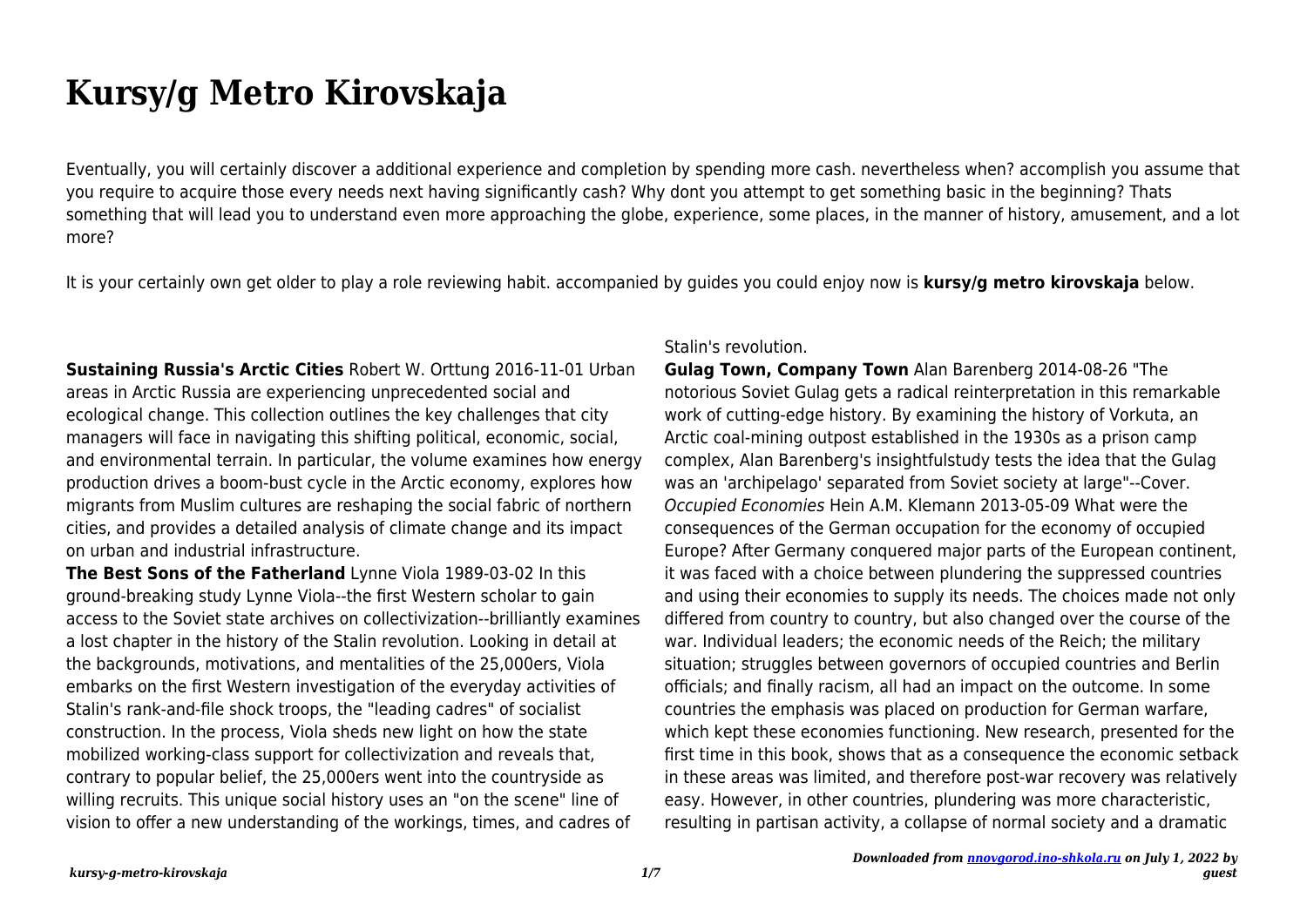destruction not only of the economy but in some countries of a substantial proportion of the labour force. In these countries, post-war recovery was almost impossible.

Empire of Nations Francine Hirsch 2014-11-15 When the Bolsheviks seized power in 1917, they set themselves the task of building socialism in the vast landscape of the former Russian Empire, a territory populated by hundreds of different peoples belonging to a multitude of linguistic, religious, and ethnic groups. Before 1917, the Bolsheviks had called for the national self-determination of all peoples and had condemned all forms of colonization as exploitative. After attaining power, however, they began to express concern that it would not be possible for Soviet Russia to survive without the cotton of Turkestan and the oil of the Caucasus. In an effort to reconcile their anti-imperialist position with their desire to hold on to as much territory as possible, the Bolsheviks integrated the national idea into the administrative-territorial structure of the new Soviet state. In Empire of Nations, Francine Hirsch examines the ways in which former imperial ethnographers and local elites provided the Bolsheviks with ethnographic knowledge that shaped the very formation of the new Soviet Union. The ethnographers—who drew inspiration from the Western European colonial context—produced all-union censuses, assisted government commissions charged with delimiting the USSR's internal borders, led expeditions to study "the human being as a productive force," and created ethnographic exhibits about the "Peoples of the USSR." In the 1930s, they would lead the Soviet campaign against Nazi race theories. Hirsch illuminates the pervasive tension between the colonial-economic and ethnographic definitions of Soviet territory; this tension informed Soviet social, economic, and administrative structures. A major contribution to the history of Russia and the Soviet Union, Empire of Nations also offers new insights into the connection between ethnography and empire.

Life and Terror in Stalin's Russia, 1934-1941 Robert W. Thurston 1998-11-10 Examining Stalin's reign of terror, this text argues that the Soviet people were not simply victims but also actors in the violence, criticisms and local decisions of the 1930s. It suggests that more believed in Stalin's quest to eliminate internal enemies than were frightened by it. Russia in the Era of NEP Sheila Fitzpatrick 1991 "... a comprehensive look at an enigmatic era... " —Choice "This provocative collection of essays certainly takes some of the polish off Soviet socialism's golden age." —Journal of Interdisciplinary History "The authors and editors of this splendid volume deserve great praise. Their work moves the field of Soviet history several large steps forward." —Slavic Review Lenin's New Economic Policy of the 1920s, although a relatively free and open potential alternative to Soviet communism, was also a time of extreme tension, as Russian society and culture were rocked by the forces of resistance and change. These essays examine the social and cultural dimensions of NEP in urban and rural Russia in the years before Stalin and rapid industrialization.

#### **La Morte Della Poesia** 2011

**Television Beyond and Across the Iron Curtain** Kirsten Bönker 2016-09-23 From the mid-1950s onwards, the rise of television as a mass medium took place in many East and West European countries. As the most influential mass medium of the Cold War, television triggered new practices of consumption and media production, and of communication and exchange on both sides of the Iron Curtain. This volume leans on the long-neglected fact that, even during the Cold War era, television could easily become a cross-border matter. As such, it brings together transnational perspectives on convergence zones, observations, collaborations, circulations and interdependencies between Eastern and Western television. In particular, the authors provide empirical ground to include socialist television within a European and global media history. Historians and media, cultural and literary scholars take interdisciplinary perspectives to focus on structures, actors, flow, contents or the reception of cross-border television. Their contributions cover Albania, the CSSR, the GDR, Russia and the Soviet Union, Serbia, Slovenia and Yugoslavia, thus complementing Western-dominated perspectives on Cold War mass media with a specific focus on the spaces and actors of East European communication. Last but not least, the volume takes a long-term perspective crossing the fall of the Iron Curtain, as many trends of the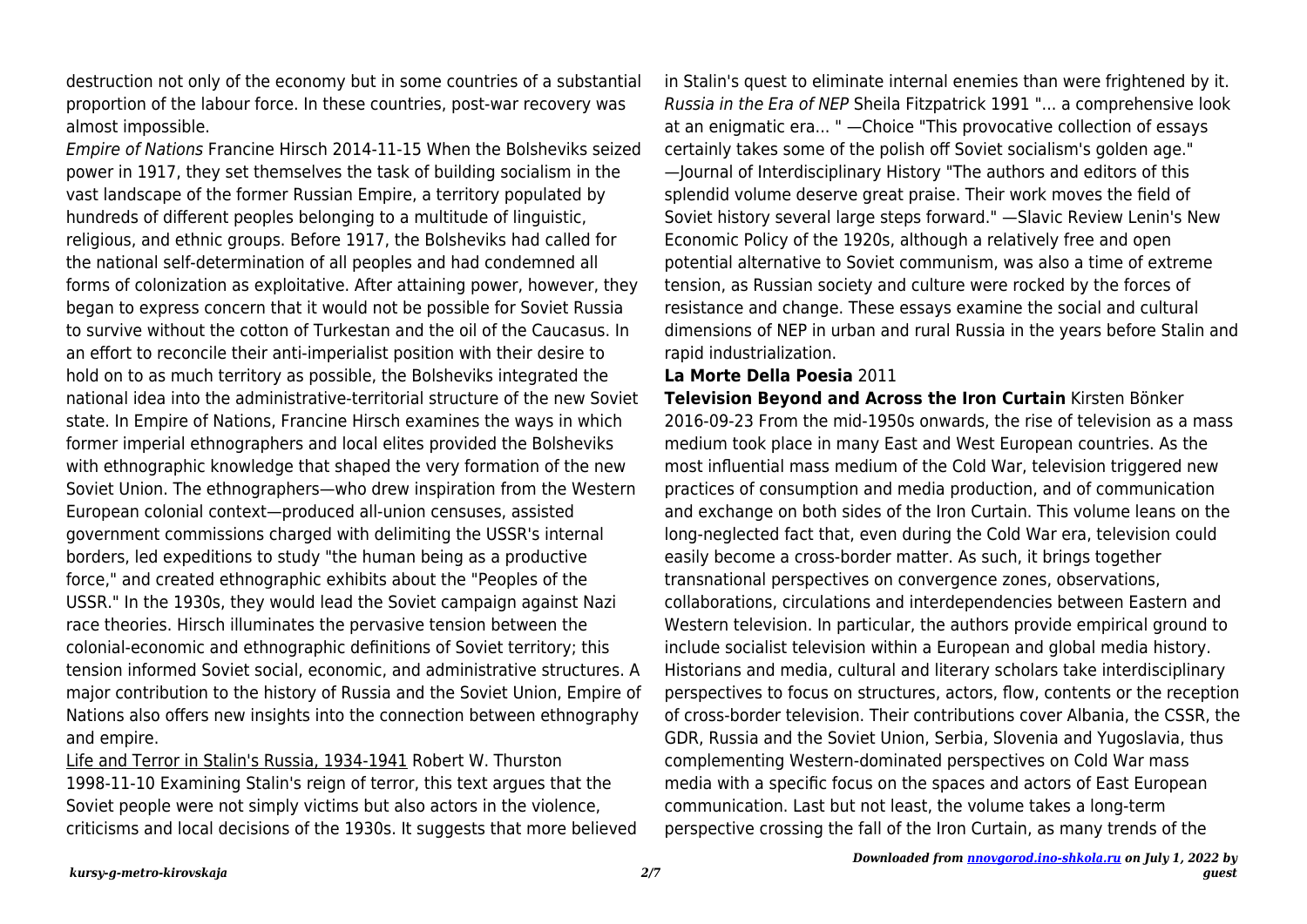post-socialist period are linked to, or pick up, socialist traditions.

**The Electrification of Russia, 1880–1926** Jonathan Coopersmith 2016-11-01 The Electrification of Russia, 1880–1926 is the first full account of the widespread adoption of electricity in Russia, from the beginning in the 1880s to its early years as a state technology under Soviet rule. Jonathan Coopersmith has mined the archives for both the tsarist and the Soviet periods to examine a crucial element in the modernization of Russia. Coopersmith shows how the Communist Party forged an alliance with engineers to harness the socially transformative power of this science-based enterprise. A centralized plan of electrification triumphed, to the benefit of the Communist Party and the detriment of local governments and the electrical engineers. Coopersmith's narrative of how this came to be elucidates the deepseated and chronic conflict between the utopianism of Soviet ideology and the reality of Soviet politics and economics.

**Red Globalization** Oscar Sanchez-Sibony 2014-03-06 An important rereading of the Cold War as an economic struggle shaped by the global economy.

Cultivating the Colonies Christina Folke Ax 2014-06-16 The essays collected in Cultivating the Colonies demonstrate how the relationship between colonial power and nature reveals the nature of power. Each essay explores how colonial governments translated ideas about the management of exotic nature and foreign people into practice, and how they literally "got their hands dirty" in the business of empire. The eleven essays include studies of animal husbandry in the Philippines, farming in Indochina, and indigenous medicine in India. They are global in scope, ranging from the Russian North to Mozambique, examining the consequences of colonialism on nature, including its impact on animals, fisheries, farmlands, medical practices, and even the diets of indigenous people. Cultivating the Colonies establishes beyond all possible doubt the importance of the environment as a locus for studying the power of the colonial state.

The Nature of Soviet Power Andy Bruno 2016-04-11 This in-depth exploration of five industries in the Kola Peninsula examines Soviet power and its interaction with the natural world.

Soviet Karelia Nick Baron 2012-10-12 In 1920, Lenin authorised a plan to transform Karelia, a Russian territory adjacent to Finland, into a showcase Soviet autonomous region, to show what could be achieved by socialist nationalities policy and economic planning, and to encourage other countries to follow this example. However, Stalin's accession to power brought a change of policy towards the periphery - the encouragement of local autonomy which had been a key part of Karelia's model development was reversed, the state border was sealed to the outside world, and large parts of the republic's territory were given over to Gulag labour camps controlled by the NKVD, the precursor of the KGB. This book traces the evolution of Soviet Karelia in the early Soviet period, discussing amongst other things how political relations between Moscow and the regional leadership changed over time; the nature of its spatial, economic and demographic development; and the origins of the massive repressions launched in 1937 against the local population.

**Soviet Policy in Eastern Europe** Sarah Meiklejohn Terry 1984-01-01 A comprehensive look at both the diversity of Eastern Europe and the multiplicity of Soviet concerns in the region.

Reassessing Cold War Europe Sari Autio-Sarasmo 2010-10-18 This book presents a comprehensive reassessment of Europe in the Cold War period, 1945-91. Contrary to popular belief, it shows that relations between East and West were based not only on confrontation and mutual distrust, but also on collaboration. The authors reveal that - despite opposing ideologies - there was in fact considerable interaction and exchange between different Eastern and Western actors (such states, enterprises, associations, organisations and individuals) irrespective of the Iron Curtain. This book challenges both the traditional understanding of the East-West juxtaposition and the relevancy of the Iron Curtain. Covering the full period, and taking into account a range of spheres including trade, scientific-technical co-operation, and cultural and social exchanges, it reveals how smaller countries and smaller actors in Europe were able to forge and implement their agendas within their own blocs. The books suggests that given these lower-level actors engaged in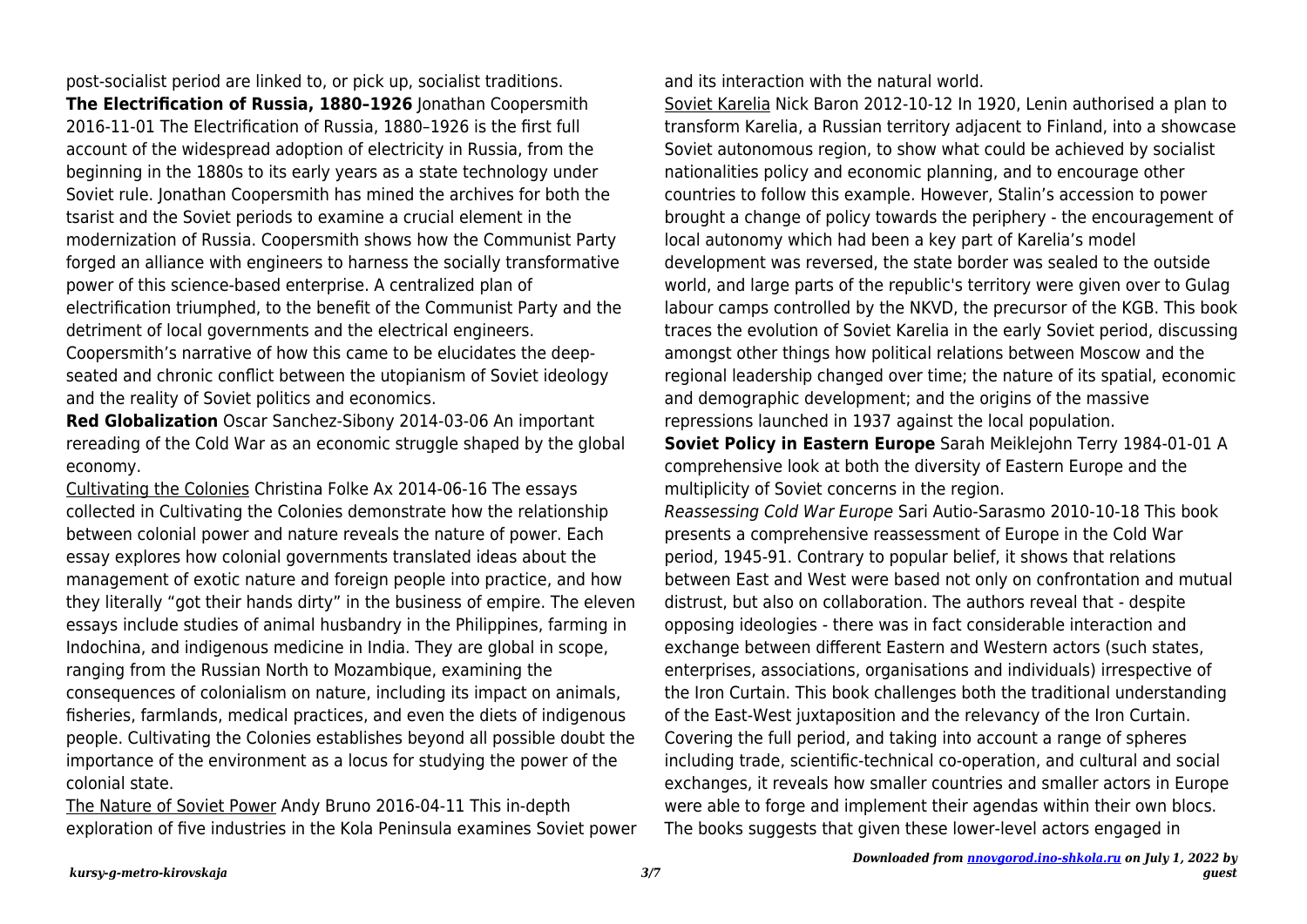mutually beneficial cooperation, often running counter to the ambitions of the bloc-leaders, the rules of Cold War interaction were not, in fact, exclusively dictated by the superpowers.

**Stalinism** Robert C. Tucker 2017-07-05 In the years since Stalin's death, his profound influence upon the historical development of Communism has remained elusive and in need of interpretation. Stalinism, as his system has become known, is a phenomenon which embraced all facets of political and social life. While its effect upon the Soviet Union and other nations today is far less than it was while Stalin lived, it is by no means dead.In this landmark volume some of the world's foremost scholars of the subject, in a concerted group inquiry, present their interpretations of Stalinism and its influence on all areas of comparative Communist studies from history and politics to economics, sociology, and literary scholarship. The studies contained in this volume are an outgrowth of a conference on Stalinism held in Bellagio, Italy, sponsored by the American Council of Learned Societies.In his major contribution to this book, Leszek Kolakowski calls Stalinism "a unified state organism facing atom-like individuals." This extraordinary volume, augmented by a revealing new introduction by the editor, Robert C. Tucker, can be seen as amplifying that remark nearly a half century after the death of Joseph Stalin himself.Contributors to this work are: Wlodzimierz Brus, Katerina Clark, Stephen F. Cohen, Alexander Erlich, Leszek Kolakowski, Moshe Lewin, Robert H. McNeal, Mihailo Markovic, Roy A. Medvedev, T. H. Rigby, Robert Sharlet, and H. Gordon Skilling. Robert C. Tucker's principle work on Stalin has been described by George F. Kennan as "the most significant single contribution made to date, anywhere, to the history of Soviet power." **Models of Nature** Douglas R. Weiner 2000-08-15 Models of Nature studies the early and turbulent years of the Soviet conservation movement from the October Revolution to the mid-1930s—Lenin's rule to the rise of Stalin. This new edition includes an afterword by the author that reflects upon the study's impact and discusses advances in the field since the book was first published.

From Weimar to Auschwitz Hans Mommsen 1991 In this book Hans Mommsen analyzes perhaps the most appalling political journey of the twentieth century--the road traversed by the German people as the Weimar Republic collapsed and Nazism emerged. Mommsen is one of the foremost political historians writing today, and these are some of his finest essays. Examining the problem of how the relatively hopeful beginnings of a German democracy in 1918 and 1919 ended finally in catastrophe, the pieces here confront major questions of human history: the viability of democracy, the nature of politics, and the origins of genocide. The name "Auschwitz," writes Mommsen, "symbolizes the almost inconceivable crimes committed by the Nazi regime against the European Jews. But it also represents the `destruction of politics' which occurred under Nazism; the process by which the existing system of balancing divergent societal interests, however imperfect," was replaced by a "rampage of ruthless violence, unparalleled brutality and the destruction of large areas of Europe." To locate the roots of the tragedy, Mommsen begins with the decline of the Brgertum and goes on to discuss such topics as generational conflict and "class war" in the Weimar Republic, the SPD, Heinrich Brning's still controversial role as German Chancellor, and the place of Hitler in the Nazi system. Also of great interest are the essays on German resistance to Hitler, Mommsen being a pioneer in research on this subject. The book ends with an essay on Hannah Arendt and the Eichmann trial. Throughout the work Mommsen suggests links between the crisis of the 1930s and political practices in contemporary Germany. From Weimar to Auschwitz will become a standard reference on the rise of Nazism and its implications for current developments in Europe.

**Settlers on the Edge** Niobe Thompson 2009-01-01 Based on extensive research in the Arctic Russian region of Chukotka, Settlers on the Edge is the first English-language account of settler life anywhere in the circumpolar north to appear since Robert Paine's The White Arctic (1977), and the first to explore the experiences of Soviet-era migrants to the far north. Niobe Thompson describes the remarkable transformation of a population once dedicated to establishing colonial power on a northern frontier into a rooted community of locals now resisting a renewed colonial project. He also provides unique insights into the future of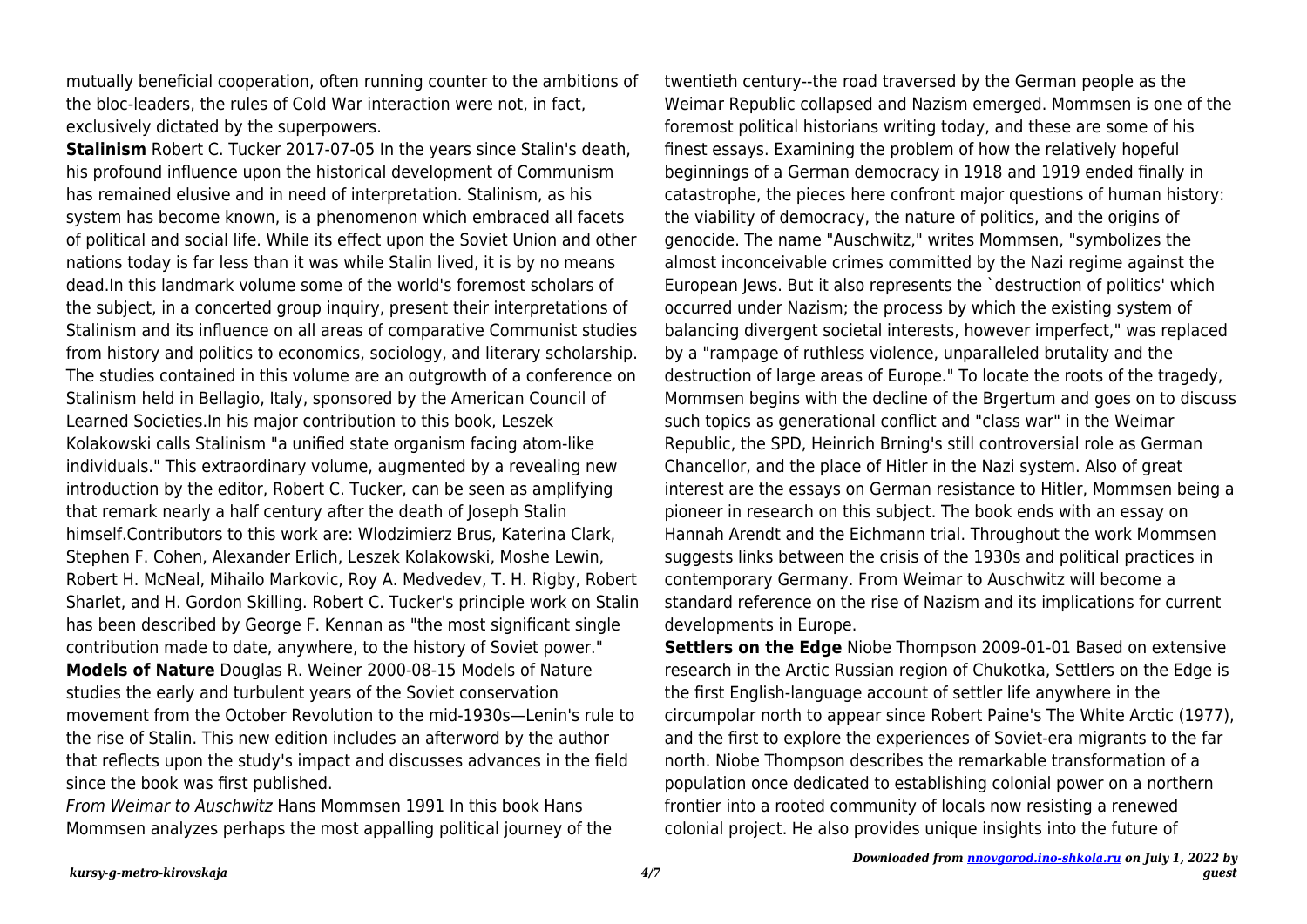identity politics in the Arctic, the role of resource capital and the oligarchs in the Russian provinces, and the fundamental human questions of belonging and transience.

The Future History of the Arctic Charles Emmerson 2011 Emmerson provides a vivid, visionary exploration of the Arctic, the forces that have shaped it, and its emergence onto the main stage of global affairs. **Soviet Energy Balances** Robert Wellington Campbell 1978 The Stalin Phenomenon Giuseppe Boffa 1992

Cold War Energy Jeronim Perović 2017-02-28 This book examines the role of Soviet energy during the Cold War. Based on hitherto little known documents from Western and Eastern European archives, it combines the story of Soviet oil and gas with general Cold War history. This volume breaks new ground by framing Soviet energy in a multi-national context, taking into account not only the view from Moscow, but also the perspectives of communist Eastern Europe, the US, NATO, as well as several Western European countries – namely Italy, France, and West Germany. This book challenges some of the long-standing assumptions of East-West bloc relations, as well as shedding new light on relations within the blocs regarding the issue of energy. By bringing together a range of junior and senior historians and specialists from Europe, Russia and the US, this book represents a pioneering endeavour to approach the role of Soviet energy during the Cold War in transnational perspective. The Soviet Arctic Pier Horensma 1991 The Soviet Arctic is the first book to consider Soviet policy in this area from an historian's point of view. Horensma assesses the importance of historic legacies to current Soviet Arctic policy and their consequences on an international level. The book also discusses the significance of historic precedents in the determination of polar sovereignty.

**The Conquest of the Russian Arctic** Paul R. Josephson 2014-06-09 Spanning nine time zones, the Russian Arctic was mostly unexplored before the twentieth century. Paul Josephson describes the massive effort under Stalin to assimilate the Arctic into the Soviet empire--effects still being felt today, as Putin redoubles efforts to secure the Arctic, which he sees as key to Russia's economic and military status.

**Russia's Last Capitalists** Alan M. Ball 1990-09-18 In 1921 Lenin surprised foreign observers and many in his own Party, by calling for the legalization of private trade and manufacturing. Within a matter of months, this New Economic Policy (NEP) spawned many thousands of private entrepreneurs, dubbed Nepmen. After delineating this political background, Alan Ball turns his attention to the Nepmen themselves, examining where they came from, how they fared in competition with the socialist sector of the economy, their importance in the Soviet economy, and the consequences of their "liquidation" at the end of the 1920s. Alan Ball's history of this experiment with capitalism is strikingly relevant to current efforts toward economic reform in the USSR.

**Northscapes** Dolly Irgensen 2013-11-08 This book argues that the unique environments of the North have been born of the relationship between humans and nature. Approaching the topic through the lens of environmental history, the contributors examine a broad range of geographies, including those of Iceland and other islands in the Northern Atlantic, Sweden, Finland, Russia, the Pacific Northwest, and Canada, over a time span ranging from CE 800 to 2000. Northscapes is bound together by the intellectual project of investigating the North both as an imagined and mythologized space and as an environment shaped by human technology.

**Red Arctic** John McCannon 1998 McCannon also exposes the reality behind these exploits: chaotic blunders, bureaucratic competition, and the eventual rise of the GULAG as the dominant force in the North. A State of Nations Ronald Grigor Suny 2001-11-29 This collected volume, edited by Ron Suny and Terry Martin, shows how the Soviet state managed to create a multiethnic empire in its early years, from the end of the Russian Revolution to the end of World War II. Bringing together the newest research on a wide geographic range, from Russia to Central Asia, this volume is essential reading for students and scholars of Soviet history and politics.

**Historical Legacies of Communism in Russia and Eastern Europe** Mark Beissinger 2014-07-07 This book takes stock of arguments about the historical legacies of communism that have become common within the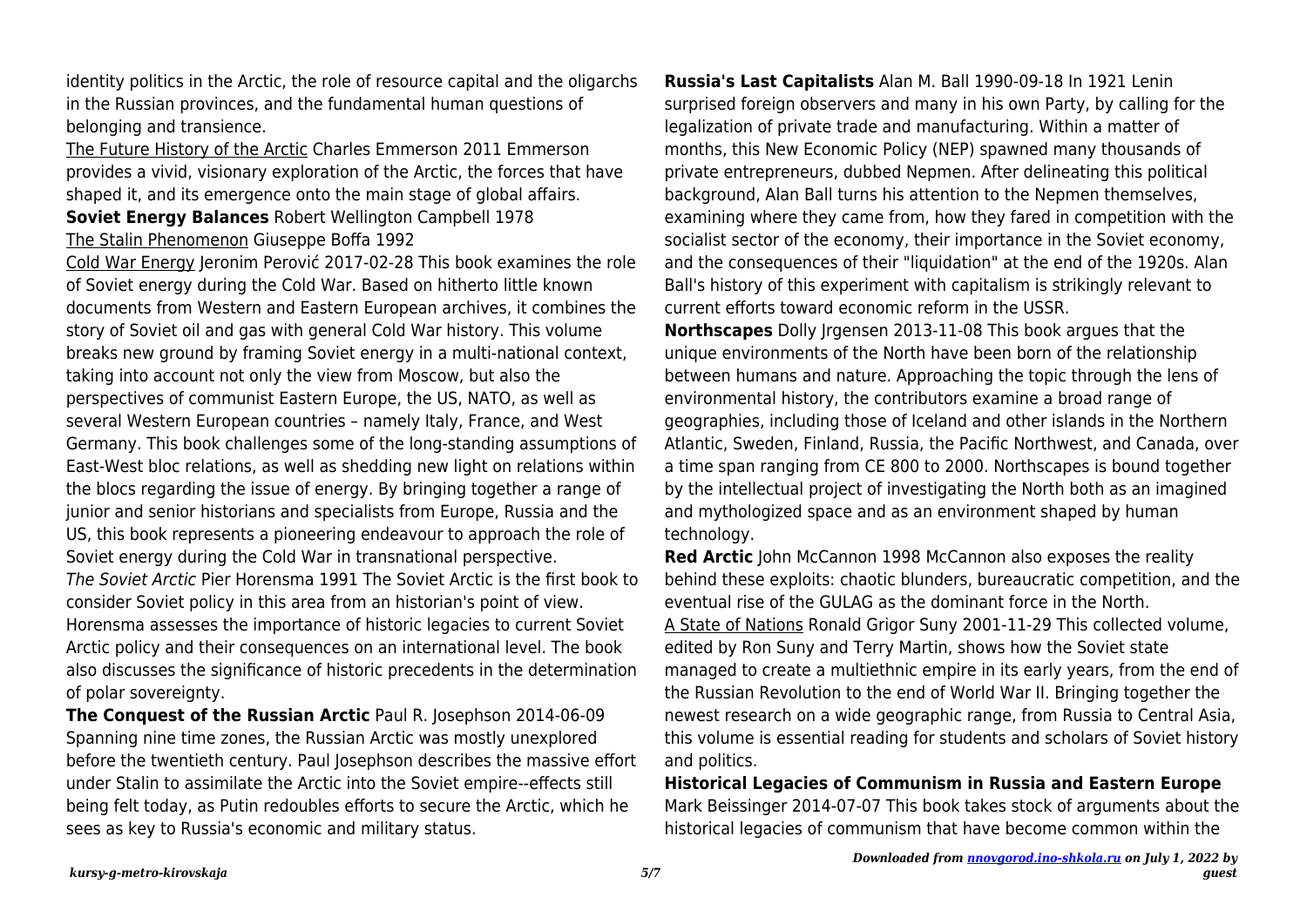study of Russia and East Europe more than two decades after communism's demise and elaborates an empirical approach to the study of historical legacies revolving around relationships and mechanisms rather than correlation and outward similarities. Eleven essays by a distinguished group of scholars assess whether post-communist developments in specific areas continue to be shaped by the experience of communism or, alternatively, by fundamental divergences produced before or after communism. Chapters deal with the variable impact of the communist experience on post-communist societies in such areas as regime trajectories and democratic political values; patterns of regional and sectoral economic development; property ownership within the energy sector; the functioning of the executive branch of government, the police, and courts; the relationship of religion to the state; government language policies; and informal relationships and practices. Centre-Local Relations in the Stalinist State, 1928-1941 E. A. Rees 2002-10-22 This book analyzes the development of the Stalinist state of the 1930s from the perspective of the changing nature of centre-local relations. It examines the trend toward greater central state control over the formation and implementation of economic policy and the shift towards increased state repression through a series of archive-based case studies of the centre's interactions with its republican and regional bodies. The book provides the basis for a new conceptualization of the Stalinist state.

**Arctic Mirrors** Yuri Slezkine 2016-11-01 For over five hundred years the Russians wondered what kind of people their Arctic and sub-Arctic subjects were. "They have mouths between their shoulders and eyes in their chests," reported a fifteenth-century tale. "They rove around, live of their own free will, and beat the Russian people," complained a seventeenth-century Cossack. "Their actions are exceedingly rude. They do not take off their hats and do not bow to each other," huffed an eighteenth-century scholar. They are "children of nature" and "guardians of ecological balance," rhapsodized early nineteenth-century and late twentieth-century romantics. Even the Bolsheviks, who categorized the circumpolar foragers as "authentic proletarians," were repeatedly puzzled by the "peoples from the late Neolithic period who, by virtue of their extreme backwardness, cannot keep up either economically or culturally with the furious speed of the emerging socialist society."Whether described as brutes, aliens, or endangered indigenous populations, the socalled small peoples of the north have consistently remained a point of contrast for speculations on Russian identity and a convenient testing ground for policies and images that grew out of these speculations. In Arctic Mirrors, a vividly rendered history of circumpolar peoples in the Russian empire and the Russian mind, Yuri Slezkine offers the first indepth interpretation of this relationship. No other book in any language links the history of a colonized non-Russian people to the full sweep of Russian intellectual and cultural history. Enhancing his account with vintage prints and photographs, Slezkine reenacts the procession of Russian fur traders, missionaries, tsarist bureaucrats, radical intellectuals, professional ethnographers, and commissars who struggled to reform and conceptualize this most "alien" of their subject populations.Slezkine reconstructs from a vast range of sources the successive official policies and prevailing attitudes toward the northern peoples, interweaving the resonant narratives of Russian and indigenous contemporaries with the extravagant images of popular Russian fiction. As he examines the many ironies and ambivalences involved in successive Russian attempts to overcome northern—and hence their own—otherness, Slezkine explores the wider issues of ethnic identity, cultural change, nationalist rhetoric, and not-so European colonialism.

The Northern Sea Route Terence Armstrong 2011-06-09 This 1952 study was the first to detail the development of the Northern Sea Route spanning the coastal waters above Siberia. It offers a synthesis of information from Russian journals and periodicals, collected at a time when access to academic sources was restricted. It remains historically pertinent to the subject of polar exploration.

The Siberian Curse Fiona Hill 2003 " Hill and Gaddy frame the problems of Siberia more clearly, and offer policy recommendations which are more concrete and coherent, than any previous analyses of Siberia from Russian or foreign sources of which I am aware." -- Robert Cottrell, New